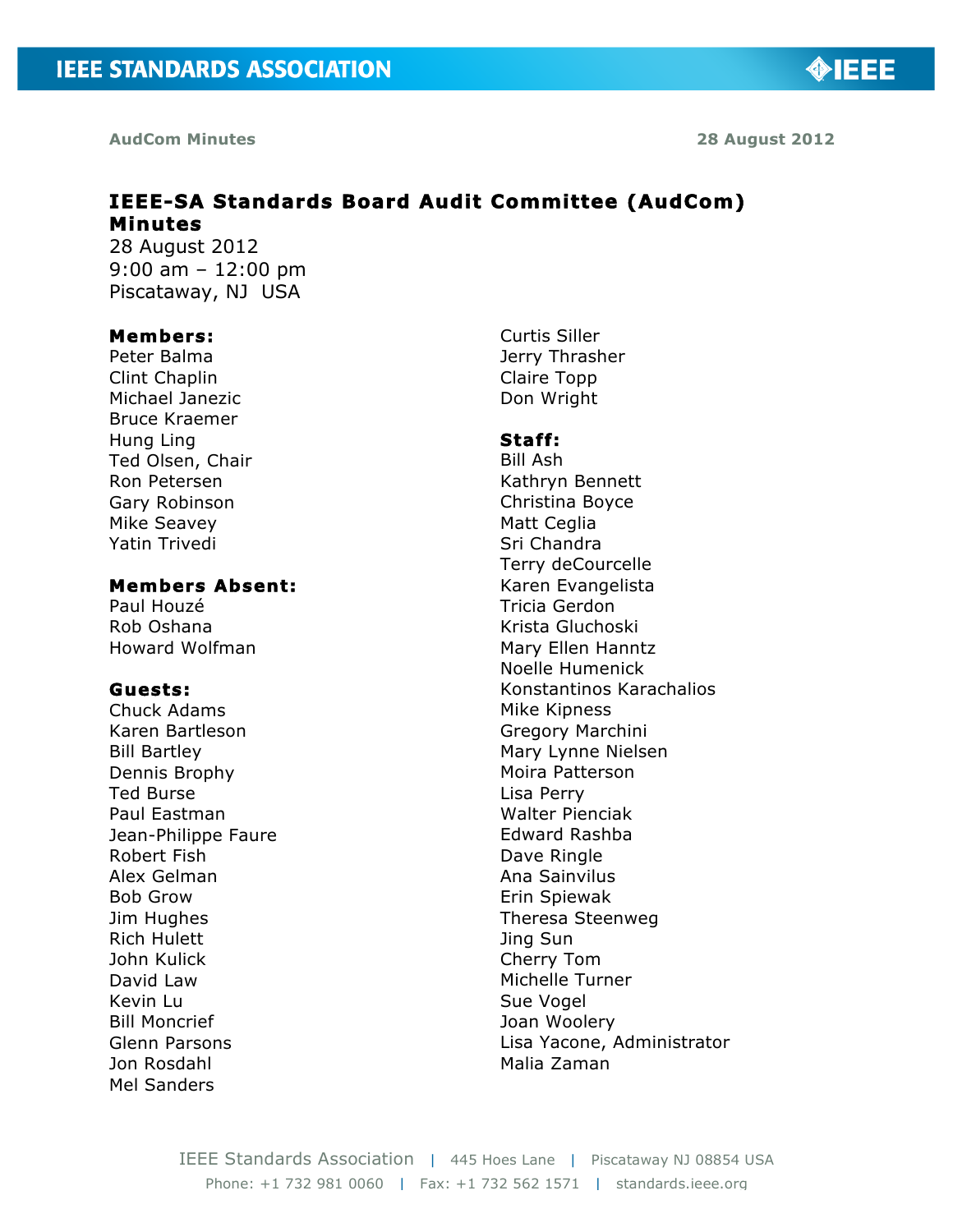# **[Unless otherwise noted, all votes are unanimous]**

# **1. CALL TO ORDER**

Chair Olsen called the meeting to order at 9:07 am. Introductions were made around the room.

### **2. REVIEW AND APPROVAL OF THE AGENDA**

A motion was made, and seconded, to approve the agenda. Upon vote, the motion passed.

# **3. APPROVAL OF MINUTES OF THE 06 JUNE 2012 AUDCOM MEETING**

A motion was made, and seconded, to approve the minutes of the 06 June 2012. Upon vote, the minutes were approved.

# **4. P&P REVIEW**

# **4.1 Status of Continuing Sponsor P&P Review**

#### **4.1.1 C/FIPA - Hung Ling, H Wolfman**

Hung reported that he and Howard are still waiting, since March, for a revised set of P&P from the Sponsor. Joan Woolery, the staff liaison for C/FIPA, provided a detailed history/explanation of C/FIPA. They have been developing standards under a non IEEE process and then submitting the standards to become IEEE standards. Joan reported she had informed the group that if they are developing standards intended for the IEEE, the process begins with a PAR. Legal counsel noted that, as the group was identifying themselves as IEEE FIPA, they need to operate using our P&P otherwise they will not be indemnified. The accepted P&P which C/FIPA is supposed to have been operating under expired in 2009 and has had two extensions.

The following motion was made:

We advise C/FIPA that standards development work in accordance with the previously approved P&P is authorized through the end of the year. New P&P must be accepted by the end of the year or standards activity will no longer be authorized.

After a long discussion Gary Robinson called the question. **The motion failed [Approve = 5, Opposed =5]**

No action was taken. The revised P&P document will continue under review. The majority expressed that the current operation of C/FIPA be discussed at the Standards Board level.

# **4.2 New Sponsor P&P Review**

# **4.2.1 C/LM – Paul Houzé, Gary Robinson**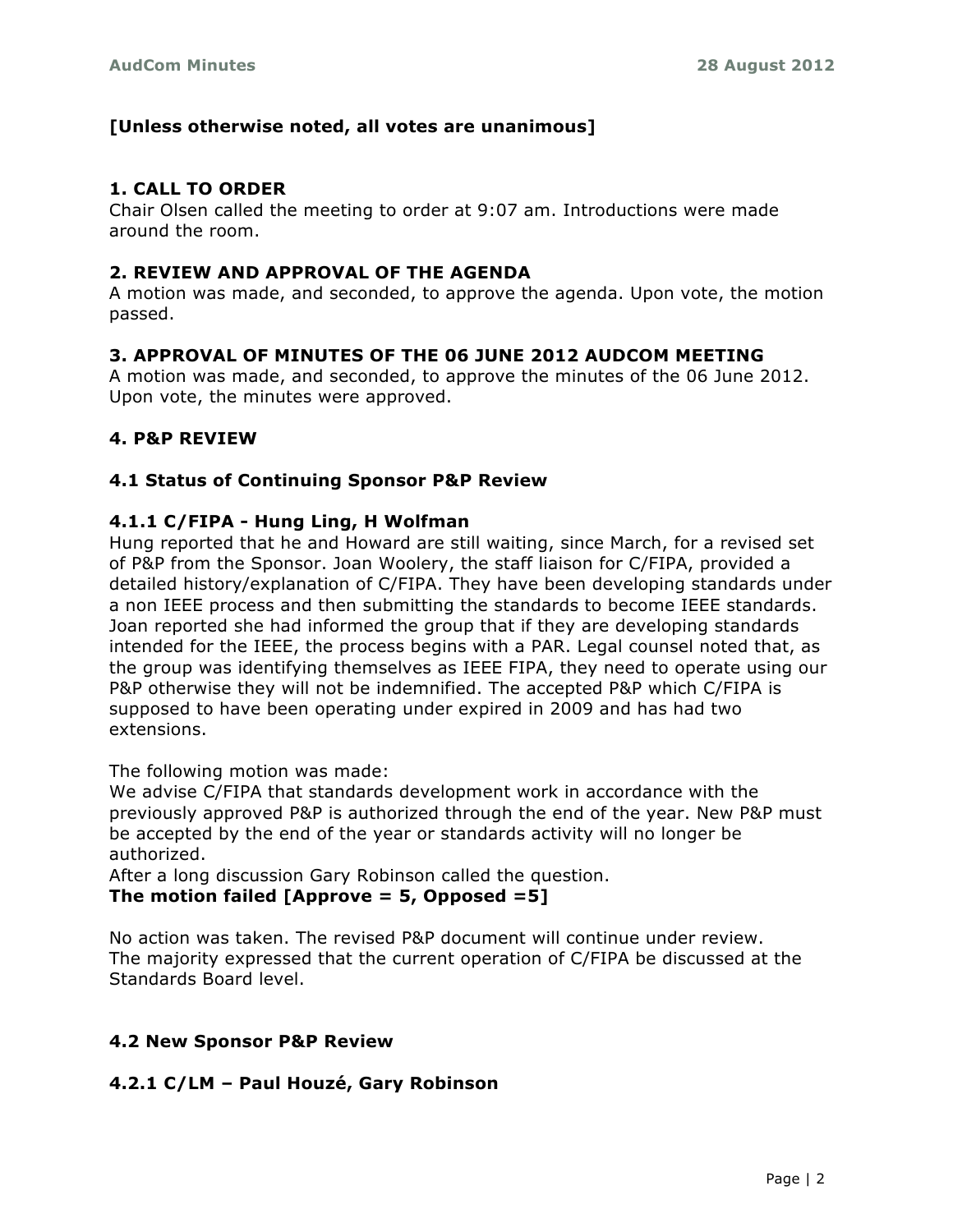Gary reported that he and Paul had created a checklist which had been uploaded just last week. Gary and Paul did not have any significant concerns with the submitted P&P which had a few updates from the P&P AudCom accepted last year. The comments submitted point to areas where the document does not go along with the 2010 baseline. Discussion arose regarding the relatively unique C/LM P&P situation. C/LM submits an updated P&P every year. Should C/LM have to update to the current baseline each year? AudCom did not issue a decision on the question at the meeting. Discussion will continue if C/LM has any issues with the requested updates.

The C/LM P&P is not due to expire until December 2016. The current submittal will continue under review.

#### **4.2.2 C/SI – Michael Janezic, Mike Seavey**

Mike Seavey reported that this review has been halted. The submitted P&P document does not follow the baseline. When the current C/SI P&P was accepted in 2010, the Sponsor was told the next revision needed to conform to the IEEE-SASB approved baseline. Lisa is in dialog with the new Sponsor Chair for C/SI and will work with her to correct the issue.

The C/SI P&P is not due to expire until December 2015.

#### **4.2.3 IAS/PCI – Howard Wolfman, Gary Robinson**

Gary reported that he had finished his review and had recently received an email from Howard with his comments. The comments have not yet been sent to the Sponsor. There was concern about two elements in the submitted document: working group material which either should not be there or is improperly called a working group instead of a subcommittee and material having to do with interaction with SCC18.

#### **AI: Ted, Lisa, Rich Hulett, Sue Vogel and Lisa Perry will follow up to provide clear review and instruction to IAS/PCI before their meetings in September.**

# **4.2.4 PE/SB – Bruce Kraemer, Yatin Trivedi**

Bruce and Yatin reported that they had submitted their comments to the Sponsor. The Sponsor had responded and revised the document. Bruce and Yatin were satisfied with the revised P&P.

#### **Motion: To accept the PE/SB P&P. Upon vote the motion passed.**

#### **4.2.5 PE/SUB – Hung Ling, Clint Chaplin**

Hung has completed his initial review and is waiting on Clint's review before uploading the checklist into myProject.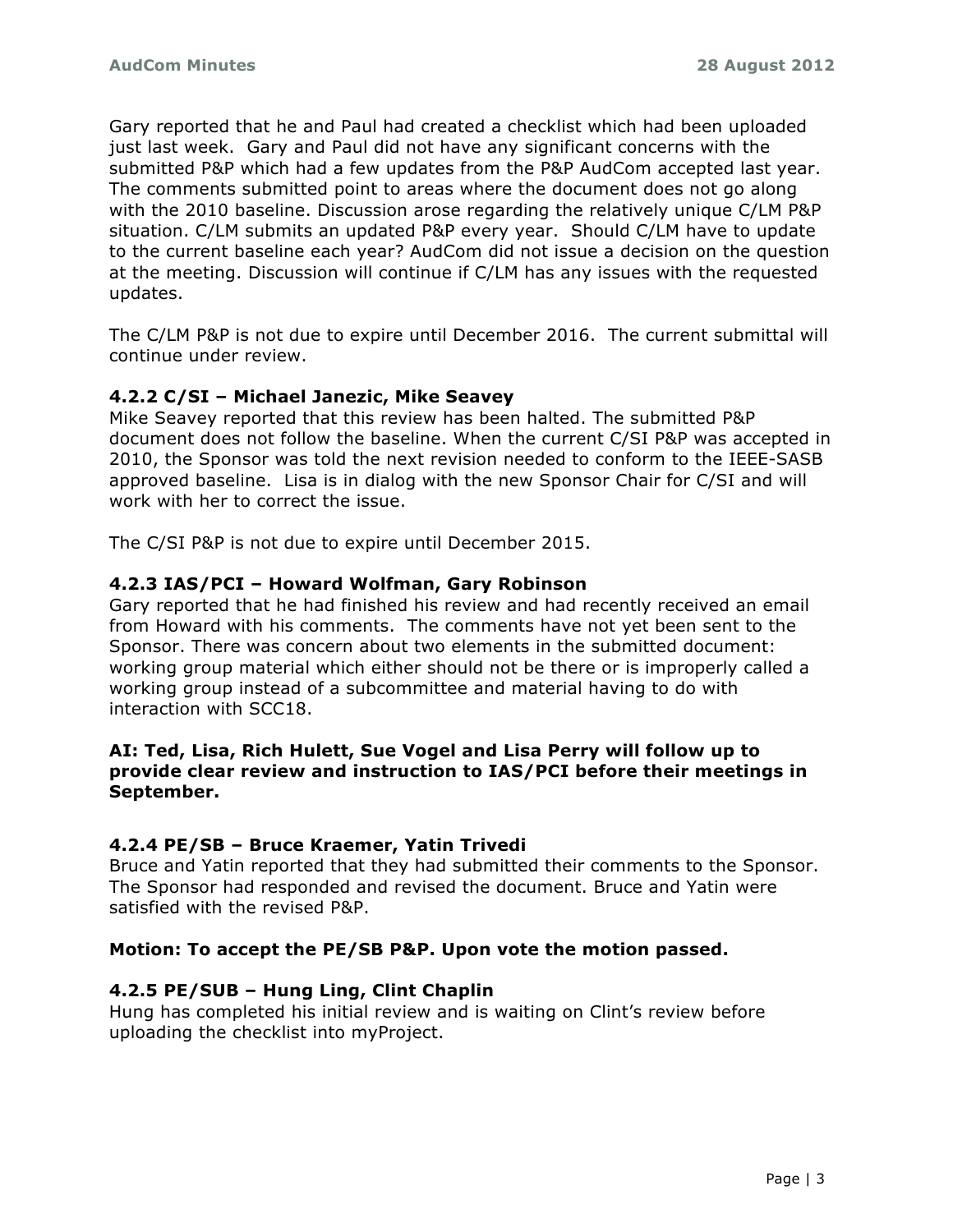**AI: Clint will complete his review as soon as possible and send his comments to Hung so that the initial checklist can be uploaded for the Sponsor to review.**

**4.3 – Request to allow IM/MPS TC39, established as a sponsor under the Instrumentation and Measurement Society to operate under IM approved P&P**

**Motion: AudCom recommends acceptance of the establishment of an additional Sponsor – Instrumentation and Measurement/Measurements in Power Systems TC39 (IM/MPS TC39) operating under the currently approved Instrumentation and Measurement Society Policies and Procedures which were accepted by the IEEE-SASB on 25 March 2010. Upon vote, the motion was approved.**

#### **4.4 Working Group P&P Review**

#### **4.4.1 C/EASC** – Paul Houzé, Ted Olsen

Ted reported that due to ongoing discussion without resolution, he had asked all of AudCom to review the WG P&P and checklist attached to the agenda. AudCom and C/EASC have been at an impasse regarding issues of openness (AudCom's main concern) versus balance (C/EASC's main concern) in the WG P&P. Paul Eastman of the Computer Society/Standards Activity Board, explained the reasons behind C/EASC's desire for balance. Gary Robinson, who had also performed a review of the submitted WG P&P, stated his strong opposition to the text contained in Clause 7.2 which goes against the principles of openness required in the IEEE-SA and ANSI.

No action was taken. The C/EASC WG P&P will continue under review.

#### **AI: Lisa will add Gary's concerns to the recent updated checklist submitted by Paul and Ted.**

#### **4.4.2 C/MSC** – Ron Petersen, Rob Oshana

AudCom will report to the IEEE-SA Standards Board that no issues have been found with the C/MSC WG P&P. Contingent on item d) "Approval of minutes" being added back into the list contained in clause 9.2, Actions requiring approval by a majority.

#### **4.4.3 COM/PLC** –Yatin Trivedi, Bruce Kraemer

Yatin and Bruce reported that they sent a checklist to the Sponsor and are awaiting a response.

No action was taken. The COM/PLC WG P&P will continue under review.

#### **4.4.4 IES/IES** – Clint Chaplin, Ron Petersen

Ron has completed his review. As soon as Clint finishes his review, a checklist will be sent to the Sponsor.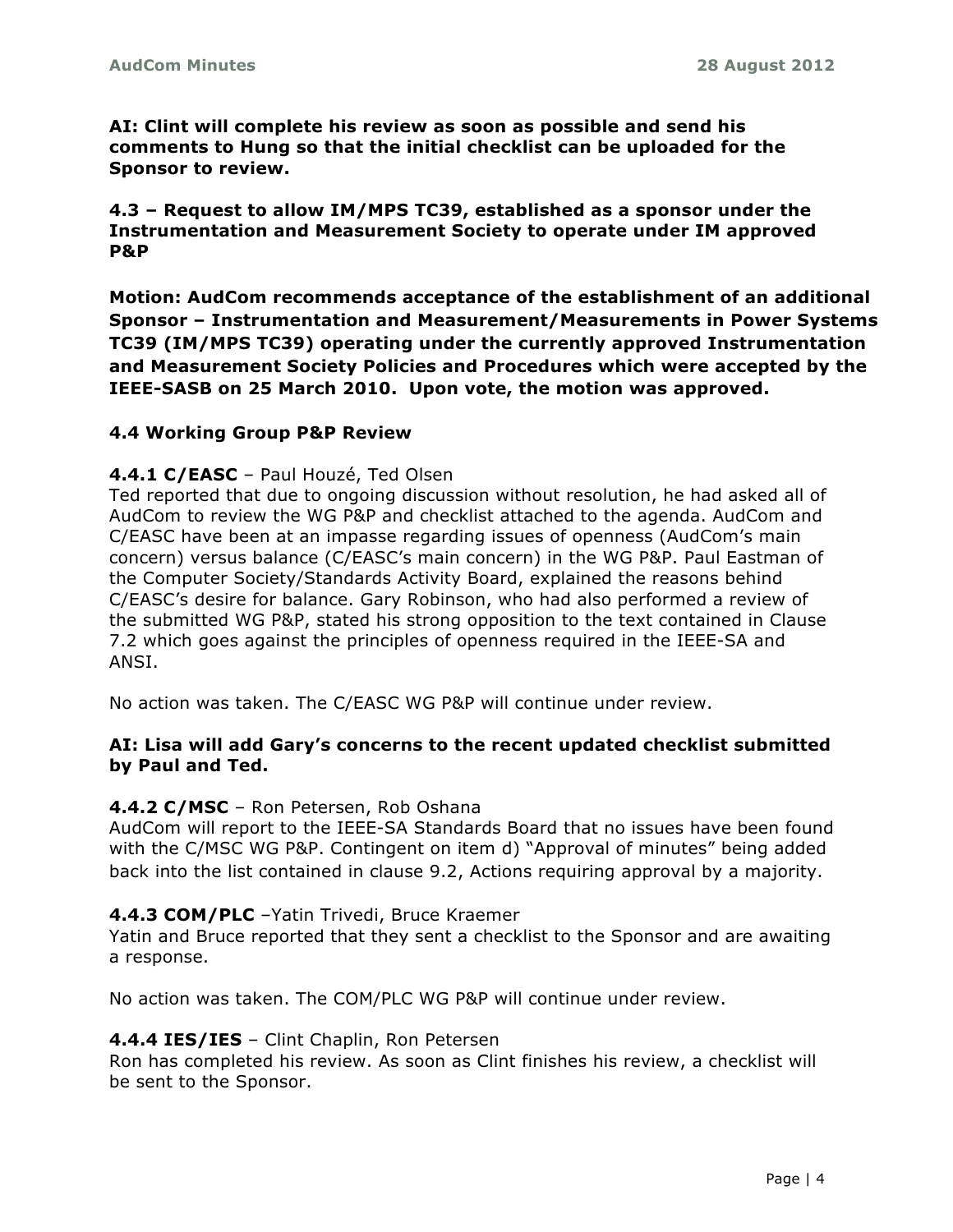No action was taken. The IES WG P&P will continue under review.

#### **AI: Clint will add his comments to Ron's and then will forward them to Lisa so that they can be sent to the Sponsor as soon as possible.**

**4.4.5 C/IA - Peter Balma, Michael Janezic** - The comment checklist was sent to the sponsor this past week. The Sponsor will respond shortly.

No action was taken. The C/IA WG P&P will continue under review.

# **5. OLD BUSINESS**

#### **5.1 Annual updates to baseline documents - Information - Ted Olsen**

Ted happily reported that the five baseline documents for sponsor and working group policies and procedures were approved by the IEEE-SASB on 21 August 2012. Ted thanked Peter Balma for all of the time and effort he put into editing the baselines. Ted also reported he had revised the associated checklists for each document and sent them to Lisa for review. Ted asked Lisa to work on establishing one spot (possibly Central Desktop) for AudCom members to access all of the superseded and current baselines and blank checklists.

Ted also mentioned that Lisa is keeping a "parking lot" list of issues that will be addressed at the next revision in 2014.

#### **AI: Lisa will post the updates on the AudCom website and send notification to all Sponsor and Working Group Chairs. Lisa will also follow up on Ted's request for a central location for baselines and blank checklists and let the committee know when and where they are available.**

#### **5.2 Ad hoc for Electronic Business - Information - Mike Seavey**

Mike gave a brief verbal update, reporting that wording proposed by the ad hoc had been incorporated into the newly accepted Sponsor P&P and that work is on track for presentation of a potential 'Guide' for Electronic Business at the December AudCom meeting.

# **6. NEW BUSINESS**

#### **6.1 myProject Update – Comment Tool - Lisa Yacone**

Lisa showed the AudCom members a new feature of the AudCom agenda – the ability to add a comment to a P&P review. Sponsors and AudCom members will be notified in myProject of any submitted comments. This feature should be used in conjunction with and as follow up dialog to the review checklists.

#### **7. DATE OF NEXT MEETING**

The next meeting of AudCom is scheduled for 03 December 2012 in Piscataway, NJ, USA.